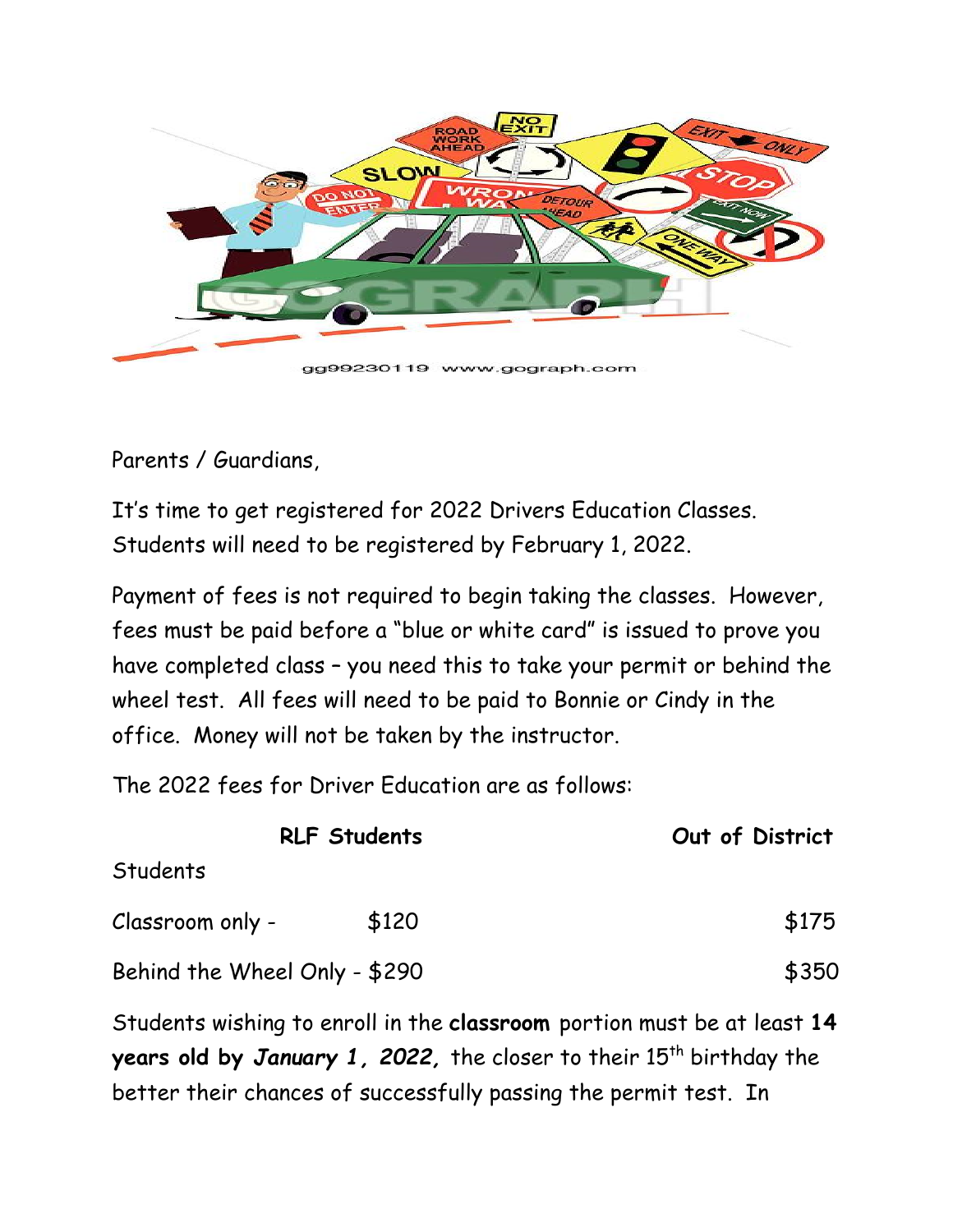addition, the older they are …. Hopefully the more prepared they are for the responsibility of driving. If you feel your child is not ready for this responsibility, please do not hesitate to keep them out of class for an additional year.

There are 30 hours that are required. Students **MUST** attend all 30 hours of class. If they will need to miss more than 1 session, please contact me prior to the start of class to determine if we can accommodate this. If needed we will schedule a makeup session. Last year classes were online due to the pandemic, this year the state has went back to the requirement of in class instruction.

In addition to student sessions, RLF Drivers Education has a parent class that all parents are EXPECTED to attend. According to changes in MN state law, this must be separate from the student sessions. The date and times are listed in the calendar below. This will highlight laws that parents should know expectations of students for the classroom, an explanation of the examination process, and an opportunity to ask questions. Each student should have at least ONE parent attend this session, this should be the parent that will be their primary driving supervisor. Both parents are welcome to attend if they so wish.

Students will hear from numerous guest speakers, including an insurance agent, law enforcement, local and regional ambulance, RLC highway department, school transportation, and many more. Parents are welcome to attend and listen to these speakers.

Students wishing to enroll in the **behind the wheel** portion **must be 15 AND have earned their Learner's Permit.** Behind the Wheel (BTW) is mandatory 6 hour session, taking place over 3 days. Students will drive in RLF, Thief River Falls, and Crookston. All sessions will begin at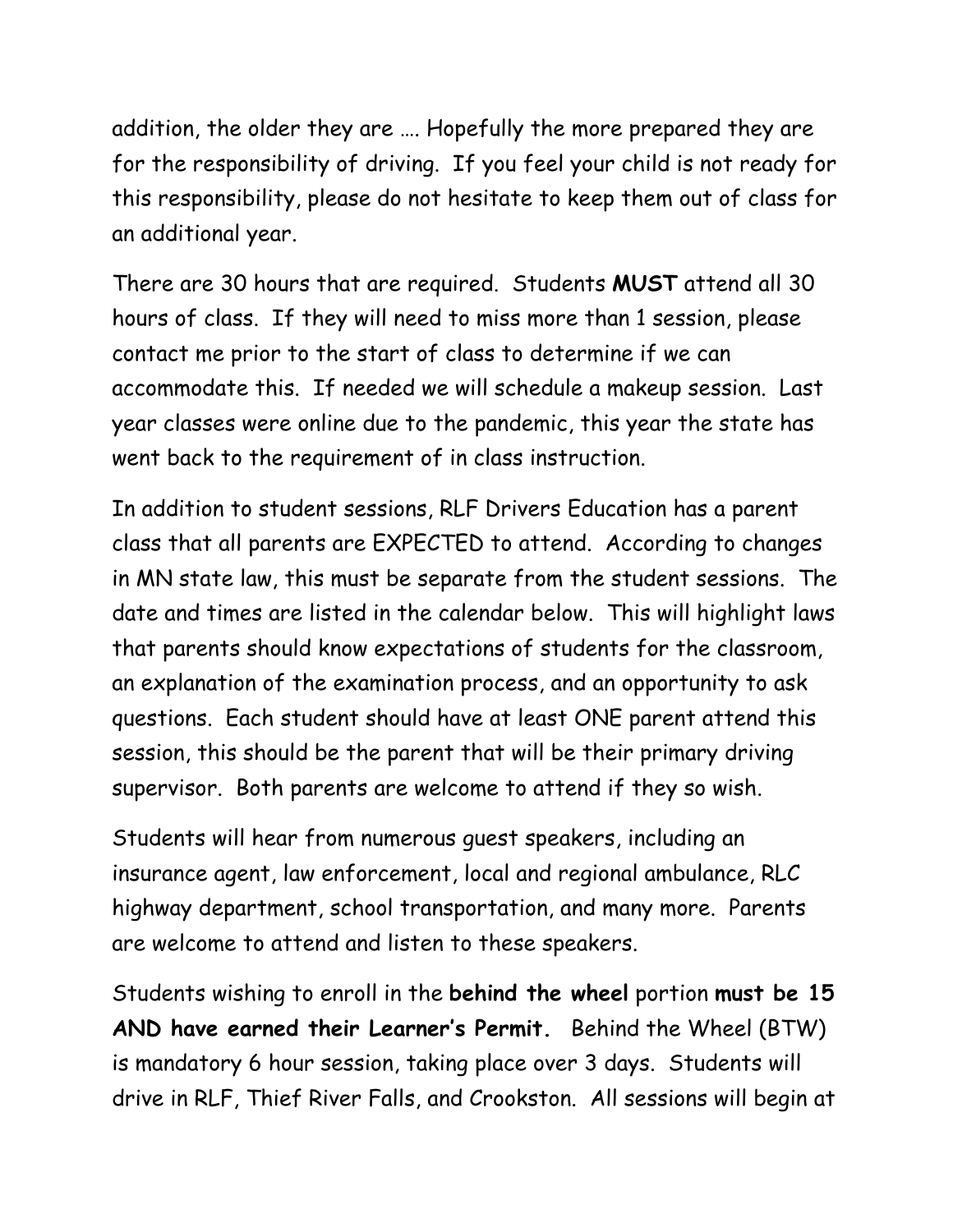LHS, with the students driving themselves home if they live within 5 miles of the school.

A schedule of Behind the Wheel hours will be developed once students have registered. Students will get their schedule based on age, the older students getting their hours completed first. Every attempt will be made to get hours completed prior to their 16<sup>th</sup> birthday.

The schedule for classes is below. This schedule looks a little different than in the past. My goal was to not have the class stretched out for as long as of a period as in the past, to help optimize learning. I also wanted to avoid conflicts with sports schedules. I met with Mr. Kennett and contacted some of the coaches. I also contacted other schools to see what works for them. In doing all this we came to the conclusion that the month of March in the mornings and three Wednesdays would be best. I know this may be an inconvenience, but this is what we feel is best for the program.

## **2022 Classroom Schedule**

- 1. Monday, February 28, 6:00 -7:30 a.m.
- 2. Tuesday, March 1, 6:00 7:30 a.m.
- 3. Wednesday, March 2, 6:00 7:30 a.m.
- 4. Thursday, March 3, 6:00 7:30 a.m.
- 5. Monday, March 7, 6:00 7:30 a.m.
- 6. Tuesday, March 8, 6:00 7:30 a.m.
- 7. Wednesday, March 9, 6 9 p.m.
- 8. Thursday, March 10, 6:00 7:30 a.m.
- 9. Monday, March 14, 6:00 7:30 a.m.
- 10. Tuesday, March 15, 6:00-7:30 a.m.
- 11. Wednesday, March 16, 6:00-9:00 p.m.
- 12. Thursday, March 17, 6:00 7:30 a.m.